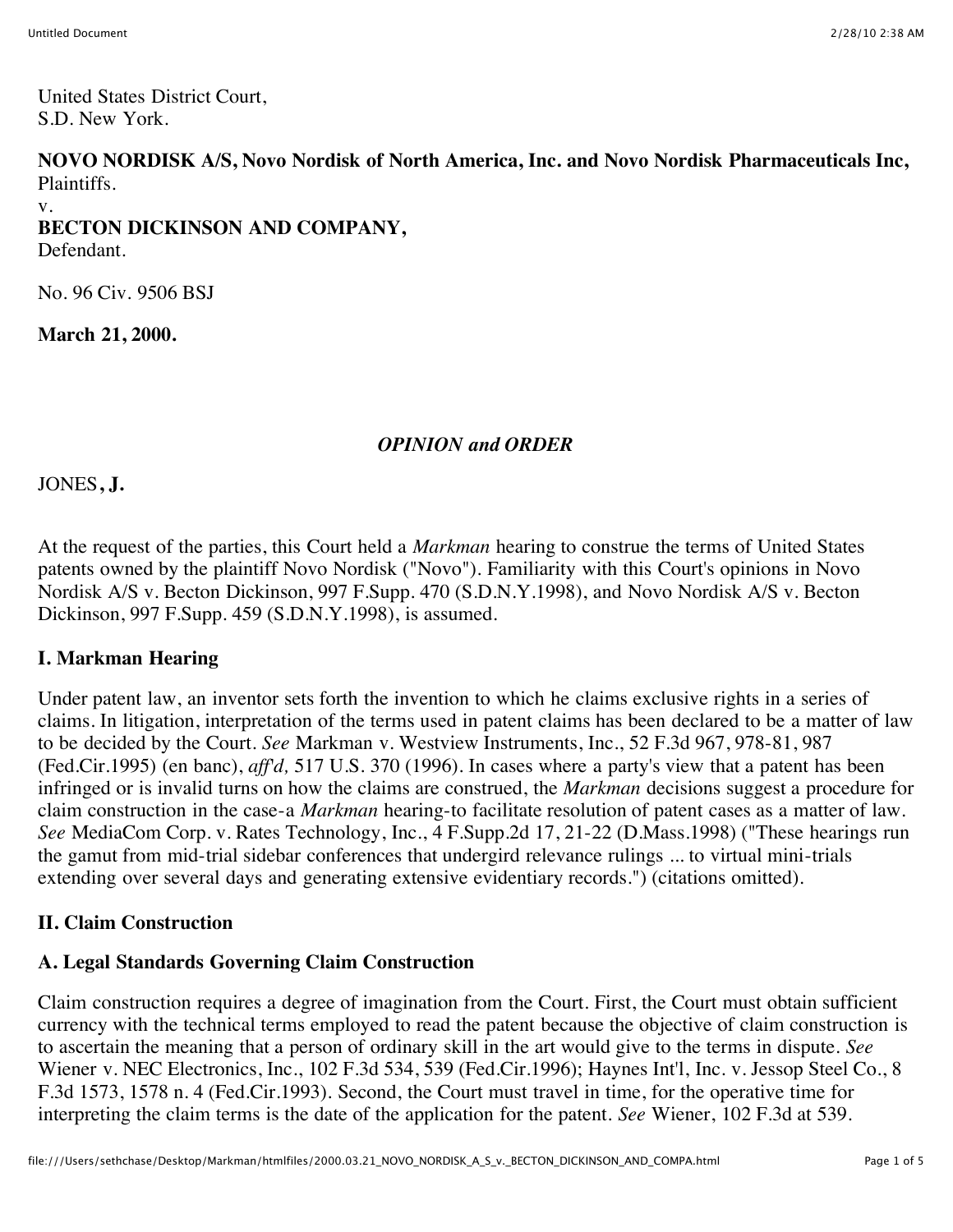When interpreting the claims, the Court may resort to certain sources, which are arranged in hierarchical order. The Court looks first to those sources on which the general public may rely to ascertain the scope of a patent, i.e., the patent itself, which includes the claims and the specification, and, if relevant, the prosecution history before the Patent and Trademark Office. *See* Comark Communications, Inc. v. Harris Corp., 156 F.3d 1182, 1186 (Fed.Cir.1998); Vitronics Corp. v. Conceptronic, Inc., 90 F.3d 1576, 1582 (Fed.Cir.1996). These sources comprise the "intrinsic evidence" of the patent's meaning, and, together they are "the most significant source of the legally operative meaning of disputed claim language." Vitronics, 90 F.3d at 1582.

Construction begins with the wording of the claims, asserted and non-asserted, which are to be examined in their entirety. *See* Bell Communications Research, Inc. v. Vitalink Communications Corp ., 55 F.3d 615, 620 (Fed.Cir.1995). The claim's words and phrases should be given their ordinary and customary meaning. However, a patentee may choose to be her own lexicographer and use terms in a manner other than their ordinary meaning, as long as the special definition is clearly stated in the patent specification or file history. Vitronics, 90 F.3d at 1582.

Perhaps the most difficult rule of claim construction to apply is that the claims "must be read in view of the specification, of which they are a part." Markman, 52 F.3d at 979. The specification contains a written description of the invention which must be clear and complete enough to enable those of ordinary skill in the art to make and use it. Thus the specification is always highly relevant to the claim construction analysis. Usually, it is dispositive; it is the single best guide to the meaning of a disputed term. *See* Vitronics, 90 F.3d at 1582. However, the limitations of the specification may not be read into the claims. *See* Comark, 156 F.3d at 1186. The Federal Circuit acknowledges that "there is sometimes a fine line between reading a claim in light of the specification, and reading a limitation into the claim from the specification." *Id.*

Prosecution history should also be considered as intrinsic evidence, including the record of proceedings before the Patent and Trademark Office. *See* Vitronics, 90 F.3d at 1582 (prosecution history is "often of critical significance in determining the meaning of the claims"). Those proceedings may incorporate the patentee's representations as to claim scope, together with a review of the prior art. *See* id. at 1583.

"In most situations, an analysis of the intrinsic evidence alone will resolve any ambiguity in a disputed claim term." *Id.* However, if ambiguity remains, the Court may consult extrinsic evidence such as expert testimony, dictionaries or learned treatises. *See Thomson,* 3 F.Supp.2d at 52. Nevertheless, such extrinsic evidence may not contradict the manifest meaning of the claims as set forth, even by implication, in the specification and prosecution history. *See* Vitronics, 90 F.3d at 1584-85.

To the extent there exists any ambiguity as to the proper claim construction, the Federal Circuit has ruled, consistent with traditional canons of construction, that claims should be construed narrowly against the patent owner since it is the "party responsible for drafting and prosecuting the patent." Hoganas AB v. Dresser Indus., Inc., 9 F.3d 948, 951 (Fed.Cir.1993). Further, there is an axiom that when interpreting a claim, a court should construe the claim if possible, so as to sustain its validity. *See* Rhine v. Casion, Inc., 183 F.3d 1342, 1345 (Fed Cir.1999). But the Federal Circuit has also admonished against judicial rewriting of claims to preserve validity. *See* Becton Dickinson & Co. v. C.R. Bard, Inc., 922 F.2d 792, 799 & n. 6, 17 U.S.P.Q.2d 1097, 1102 & n. 6 (Fed.Cir.1990). Therefore, if the only claim construction that is consistent with the claim's language and the written description renders the claim invalid, then the axiom does not apply and the claim is simply invalid. *See* Rhine, 183 F.3d at 1345.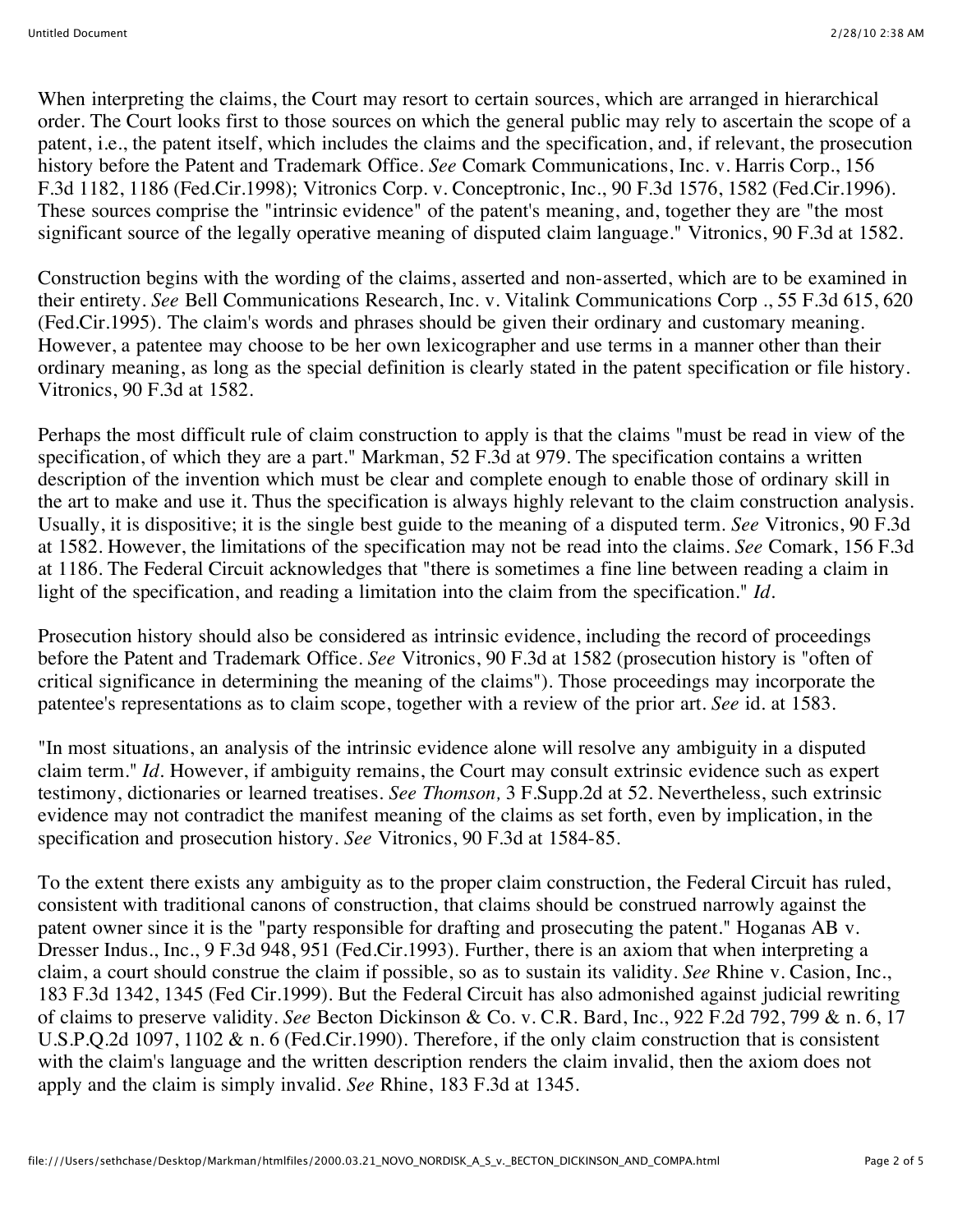#### **B. Claims of the Patent in Suit**

The parties have agreed in their briefs and at the *Markman* hearing that only the following are in dispute: (1) whether the claims containing the term "standard" cannot be construed; (2) whether Novo Nordisk's needle assembly claims are limited to needles used on pens using replaceable cartridges; and (3) whether the claim "thinner than G-29" means thinner than 29 gauge, but not thinner than 30 gauge.

#### **1. Standard Insulin Needle Fitting/Standard Mounting**

Novo argues that the terms standard insulin needle fitting and standard mounting in the claim language "[a] standard insulin needle fitting for removably mounting said needle assembly on a pen-type syringe having a standard mounting" FN1 are unambiguous.

FN1. *See* (Claims 1-4 of the '323 patent & Claims 11-14 of the '906 patent.) The '906 patent "is an insulin injection system comprising a pen shaped syringe having a cartridge with insulin and an injection needle, the system being characterized in that the needle is a G30 needle and the cartridge contains an insulin type which may flow freely through a G30 needle." ('906 Patent at 2.)

Novo argues that the term "standard" is defined as "regularly and widely used, available, or supplied." *Merriam-Webster's College Dictionary,* 1145 (10th ed.1998). According to Novo "[s]tandard insulin needle fitting" plainly refers to needle fittings which are commonly used on pen-type insulin delivery devices.

Further, it argues that the significance of the term "standard" is evident when the claim is construed as a whole. Novo contends that in claim 1 of the '323 patent, the structure of the needle hub is defined with reference to an unclaimed object, namely, a pen syringe. In its view, without the term "standard," a person skilled in the art would be unable to ascertain the structure of the needle hub, and thus the claim would be vague, because a pen syringe could potentially be designed to accommodate any needle hub. The word "standard" allows persons skilled in the art to understand the scope of the claim with reasonable clarity, because a person skilled in the art would know what needle hubs are standard at any given time.

Becton submits that the limitations "standard insulin needle fitting" and "standard mounting" had no discernible meaning for one of ordinary skill in the art when Novo's Danish application was filed in 1991. At that time, it contends, there was neither a *de facto* standard needle nor an industry-accepted standard for pen needles. To support its contention, Becton cites statements of Frits Bonnichsen, Novo's co-inventor in charge of the development of the 30 gauge pen needle. *See* (Sharrott Decl., Exh. 13, at 125-126.) In addition, Becton argues that there is no basis whatsoever for construing the terms "standard" fitting and "standard" mounting. In its view, there is no description of a standard fitting or mounting that at the time of the alleged invention would convey with reasonable clarity to one skilled in the art that the inventors were in possession of the claimed needle assembly inventions.

At the Court's *Markman* hearing, Novo argued the following: (1) that the "standard" limitations first appeared in July 1996 when Claims 1-4 were added to Novo's '323 patent application by amendment; (2) that "standard". does not reflect an industry or government standard; FN2 (3) that there could be more than one "standard"; and (4) that while the drawings submitted in support of Novo's patent application are examples of a "standard," the standard can change over time. *See* March 6, 2000 Tr. at 5-11.

FN2. Becton does concede that by 1996 there was a standard "insulin needle fitting" and "mounting" for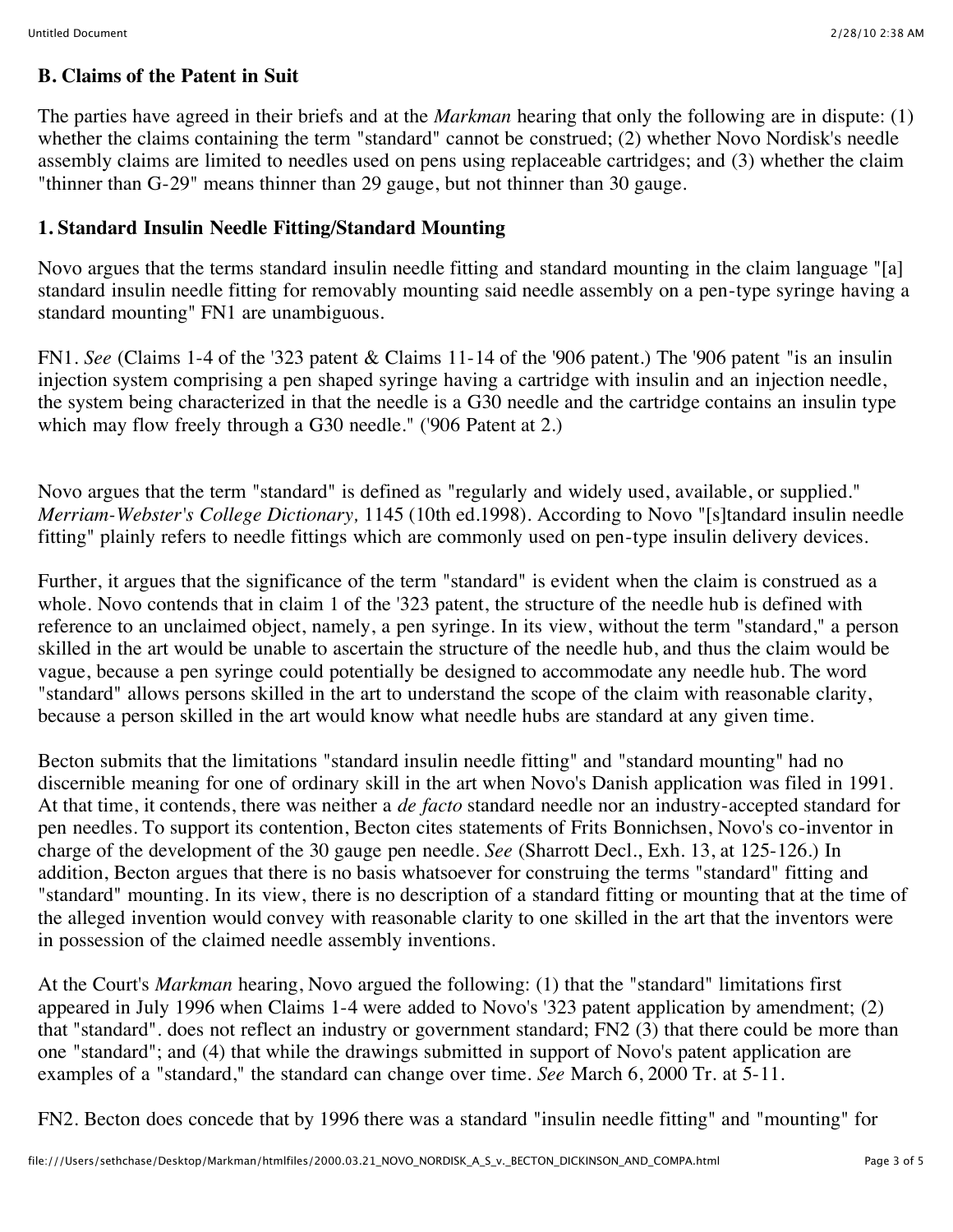insulin pen syringes in the U.S. market.

It is quite clear that after examining the intrinsic evidence-the claim language and the prosecution historyand the extrinsic evidence,FN3 this Court cannot determine what "[a] standard insulin needle fitting for removably mounting said needle assembly on a pen-type syringe having a standard mounting," was at the time of the patent. The Court can and does construe the word standard in accordance with the dictionary definition of standard to mean: "regularly and widely used, available, or supplied." Again, as to what needle fittings and mountings were "regularly and widely used, available, or supplied," at the time of the patent, this Court assumes that the parties will adduce proof on this point at trial on the issue of infringement.

FN3. This Court notes that Novo has not submitted any extrinsic evidence relevant to the question of what was "standard" either in 1991, 1994 or 1996-the key time periods for purposes of the patents.

### **2. Durable Syringes/Disposable Prefilled Syringes**

At issue here is whether the language "Pen-type insulin syringe ... which accepts cartridges" FN4 applies only to pens which accept replaceable prefilled insulin cartridges or also applies to disposable pen syringes that include a pre-filled insulin cartridge. Throughout the prosecution history of the patents, it is abundantly clear that the claim language applies to both durable pen syringes and prefilled pen syringes.

FN4. "Pen-type insulin syringe ... which accepts cartridges containing...." (Claims 1-4 of the '323 patent & Claims 11-14 of the '906 patent.)

Claims 3 and 9 of the '535 patent recite that the pen syringe, which parent claim 1 recites as including a cartridge containing insulin, "is a disposable device prefilled with insulin." Thus, the disposable pen syringe claimed in claims 3 and 9 must accept the insulin cartridge at some stage of the manufacture. Both disposable syringes (claims 3 and 9) and durable syringes (claims 4 and 10 of the '535 patent) accept cartridges containing insulin. The difference is that disposable syringes are manufactured so that, once the cartridge is inserted, it cannot be removed and replaced by the user.

Becton argues that the language applies only to pen syringes that accept replaceable, refilled insulin cartridges, and not to disposable pen syringes that are prefilled with insulin. It relies statements by an attorney for Novo, ( *see* Sharrott Decl., Exh. 8), which are confusing and could be read to limit the scope of Claims 1-4 to only those pen syringes that accept replaceable insulin syringes, to the exclusion of any pen syringes that are prefilled with insulin which do not accept replaceable cartridges.

However, this Court finds that this one set of statements by Novo's attorney in the 1996 Amendment are inconsistent with the totality of the prosecution history, and are not entitled to the dispositive effect that Becton gives it. As a result, this Court construes the language "Pen-type insulin syringe ... which accepts cartridges" to apply both to durable pen syringes which accept replaceable pre-filled cartridges and disposable pre-filled insulin pen syringes.

#### **3. "Thinner than G-29"**

The dispute here is whether the claim language "thinner than G-29" and "[a] needle thinner than a G-29